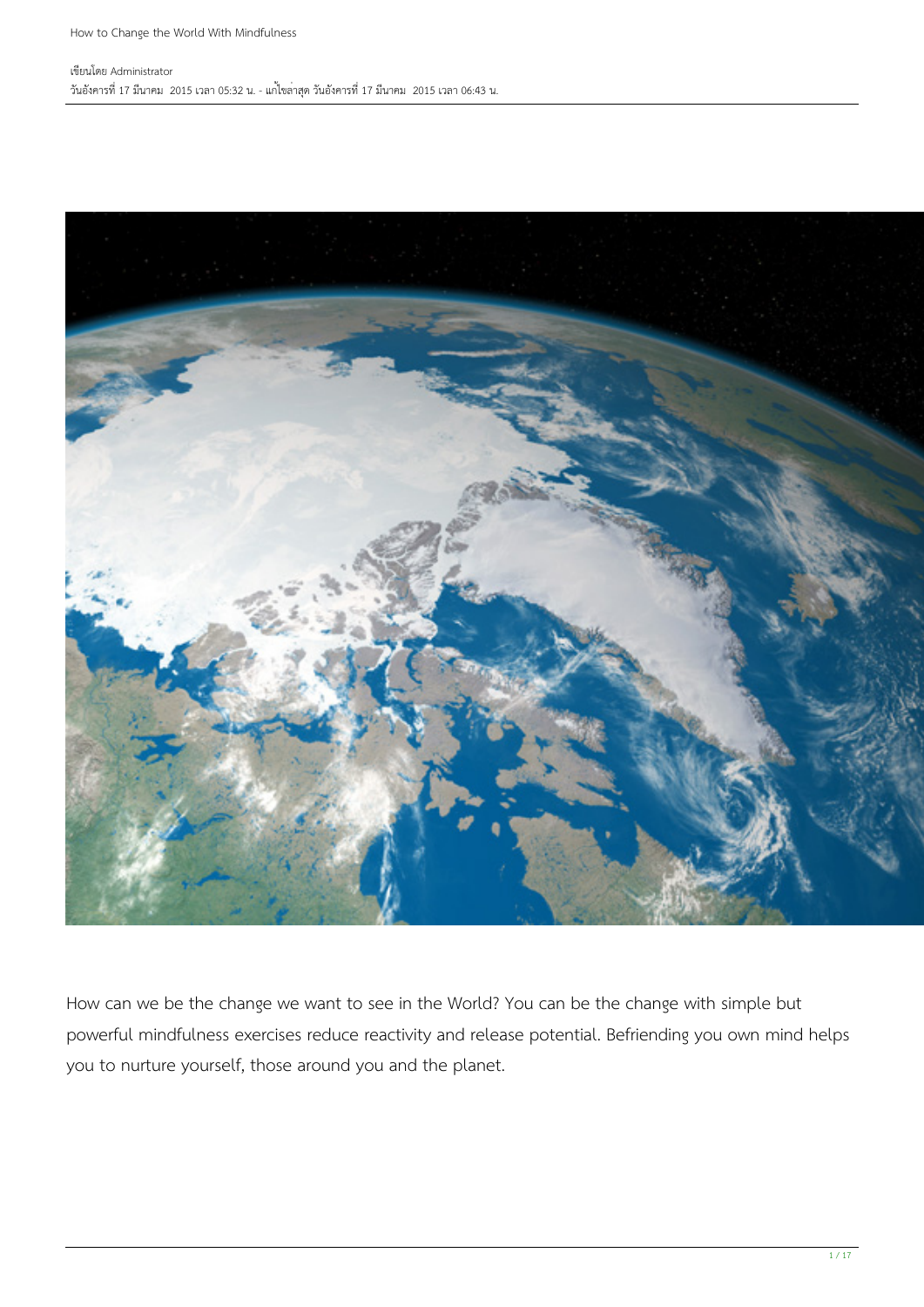#### Steps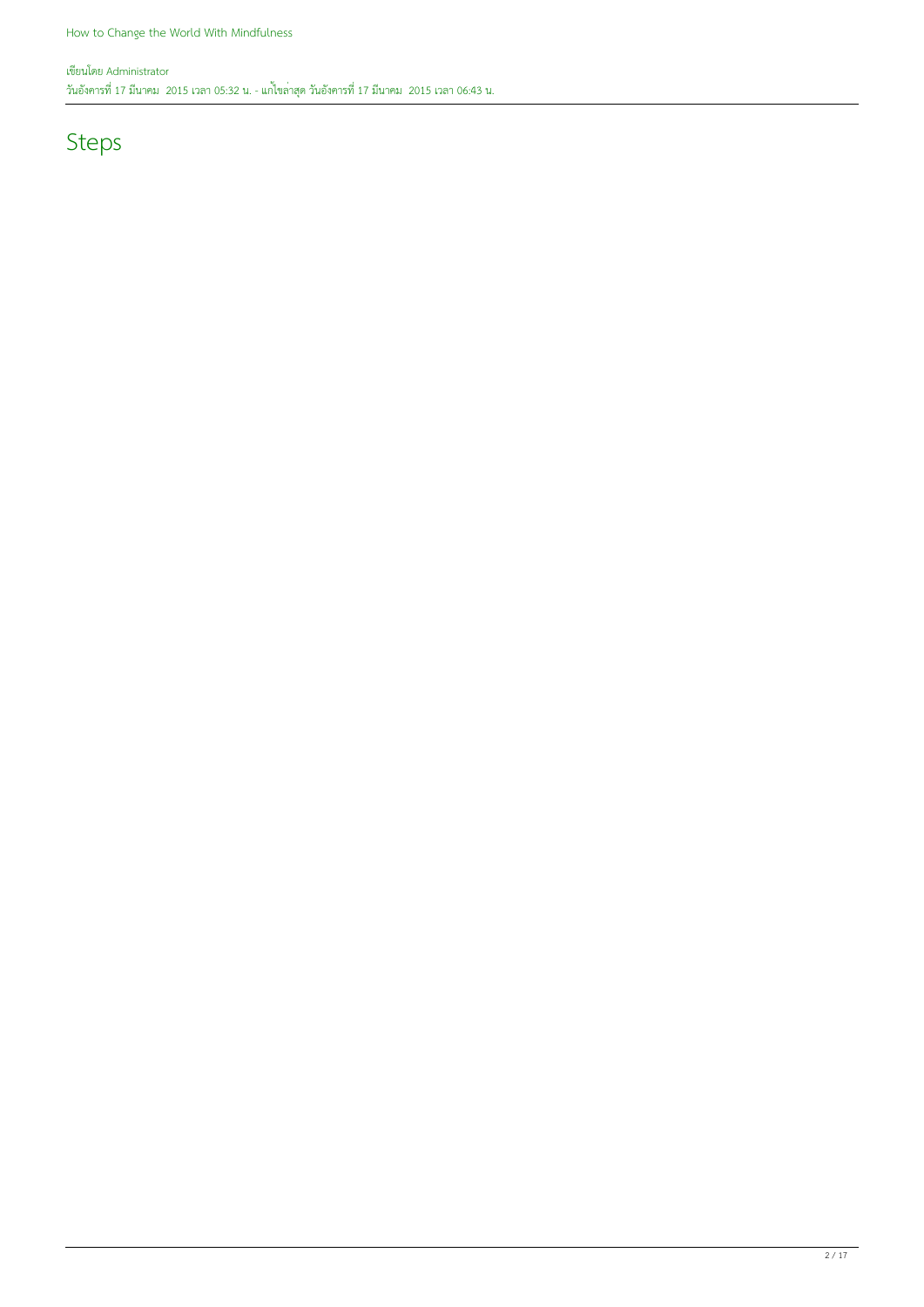How to Change the World With Mindfulness

#### เขียนโดย Administrator

วันอังคารที่ 17 มีนาคม 2015 เวลา 05:32 น. - แก้ไขล่าสุด วันอังคารที่ 17 มีนาคม 2015 เวลา 06:43 น.

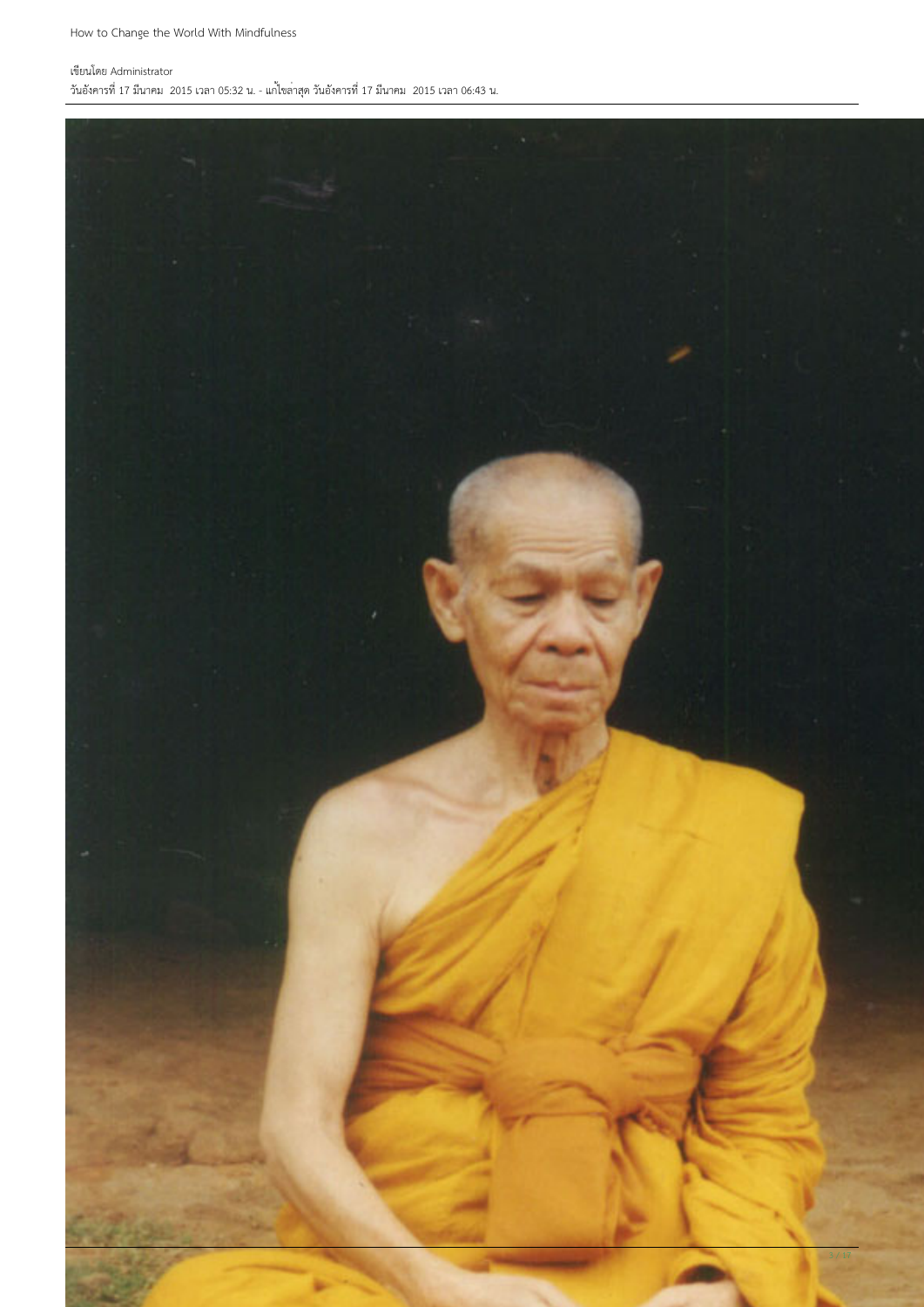#### 1 Start a daily mindfulness practice maybe just five or ten

minutes. Take the time for yourself to sit and pay attention to the sensations in your body and breath. Just notice the patterns of your mind; be curios!

2 So learn to pay attention to how it feels in your body from moment to moment whatever you are doing, listen to your innate wisdom, trust your intuition, learn from your mistakes.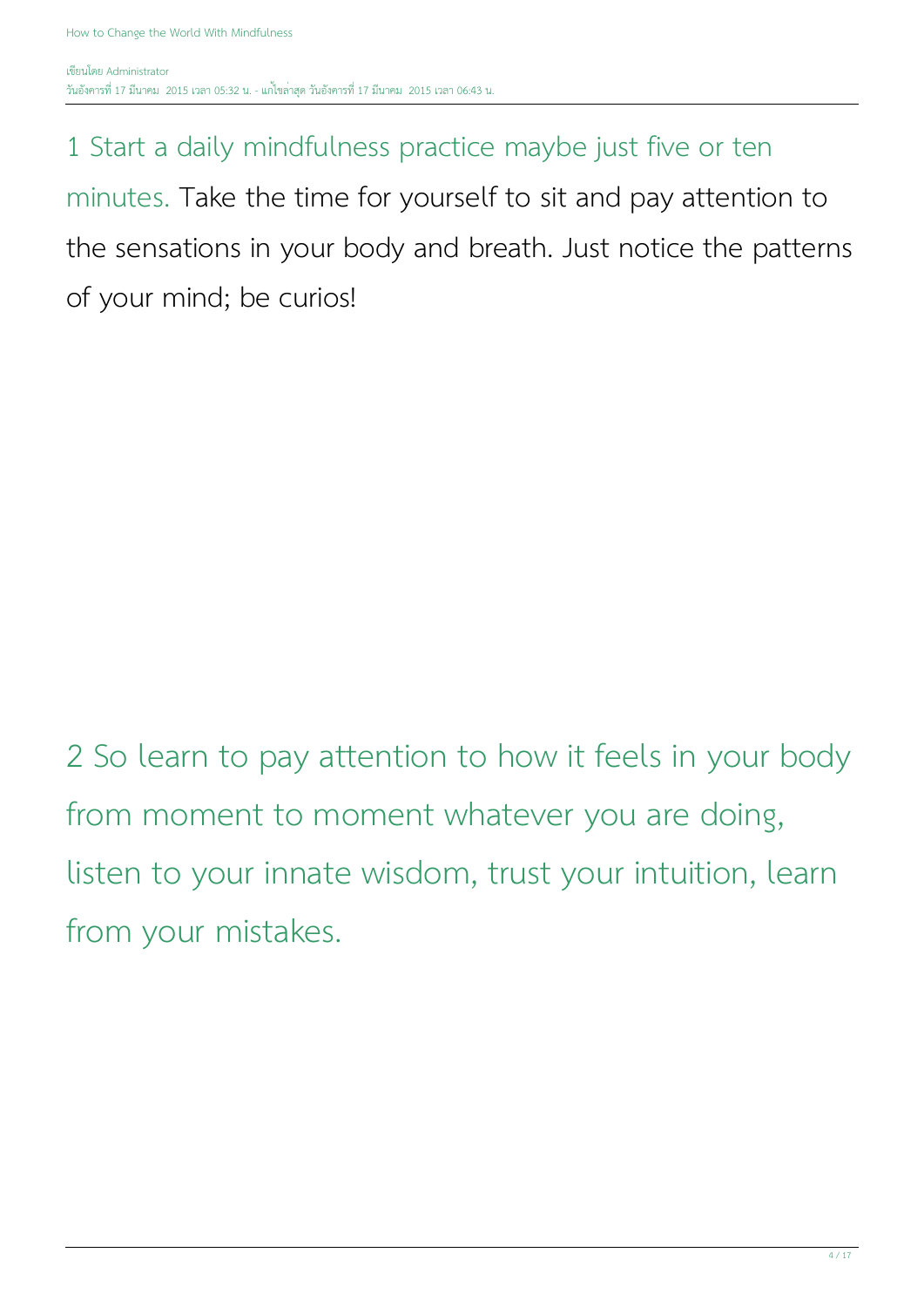3 Listen to your body when you talking to people you meet. Feel what's going on, be present. The more you're aware of how your body feels when you're with others the more you'll be aware of how to respond in ways that make things work out better.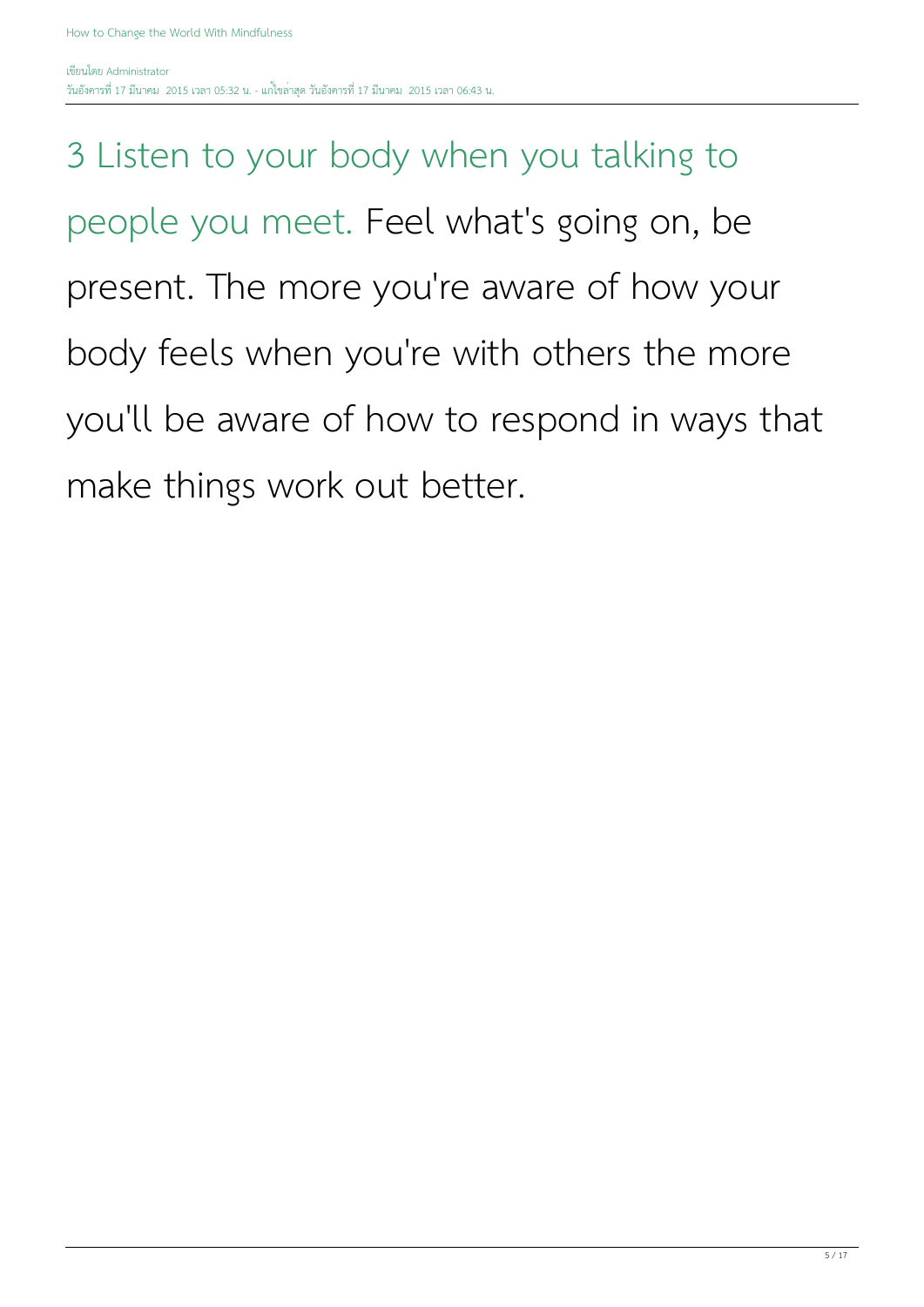

4 Trust your feelings! Come back to how it feels in your body for a few moments before you rush into doing something or react to what's happening.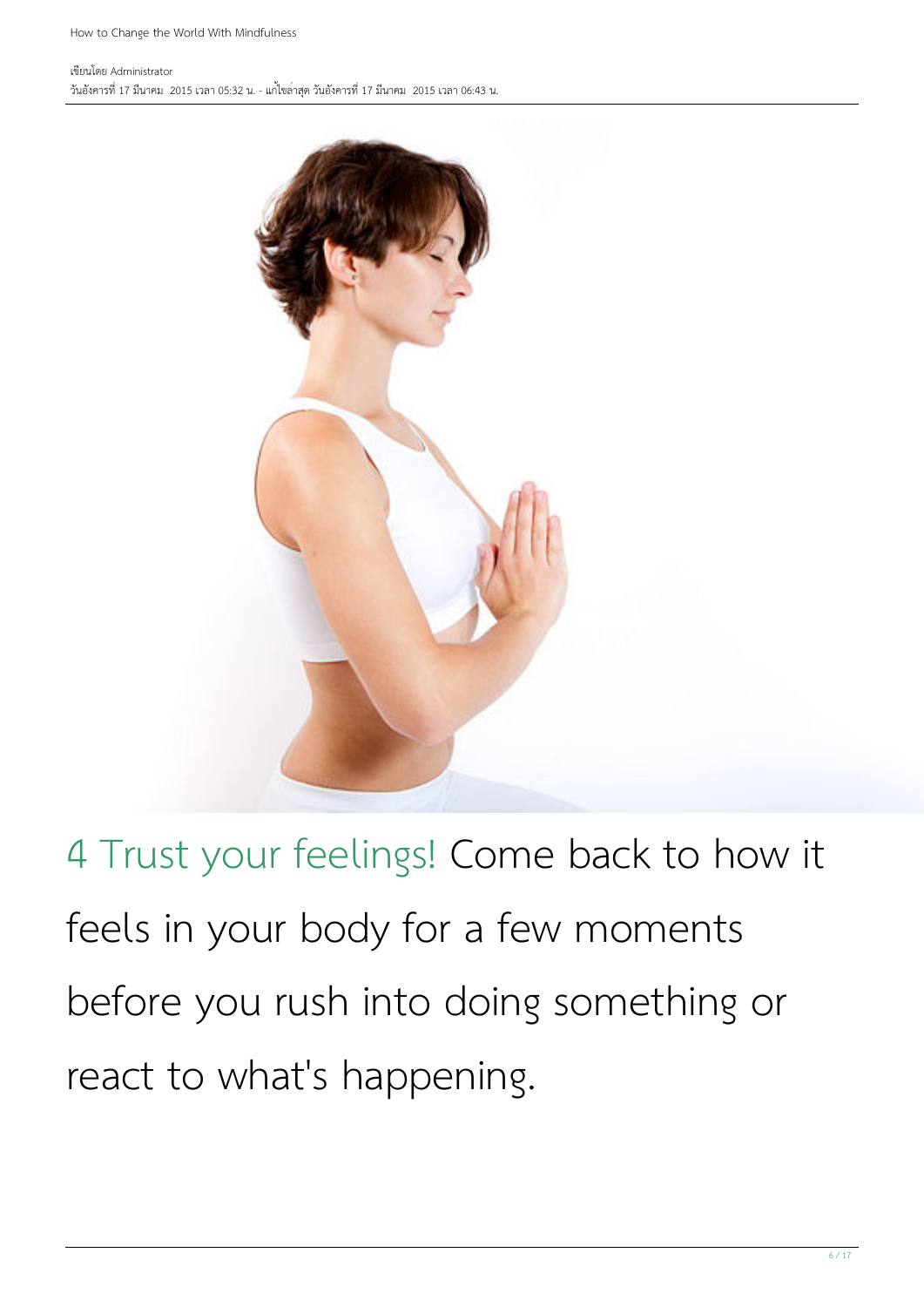5 Notice when you're in your own world of thoughts, daydreams, worrying, planning etc and just come back to the sensations on your face, on the seat of your pants, on the soles of your feet and the sensations of breath moving through your body.

### Tips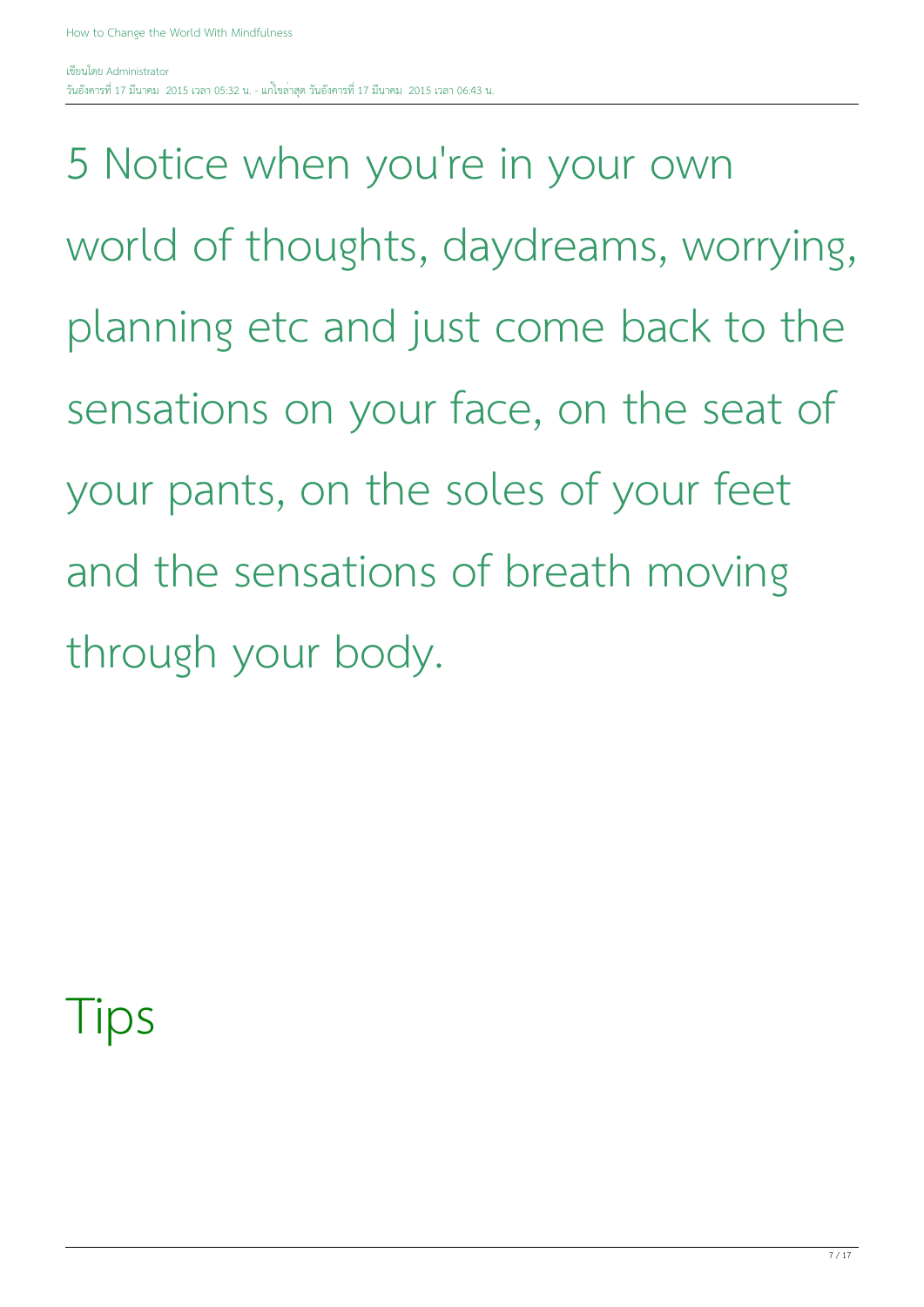# • When you take a shower, just really take notice of the sensations on your skin. Are you at work already? Just notice where your mind goes and come back to the present moment of what's going on.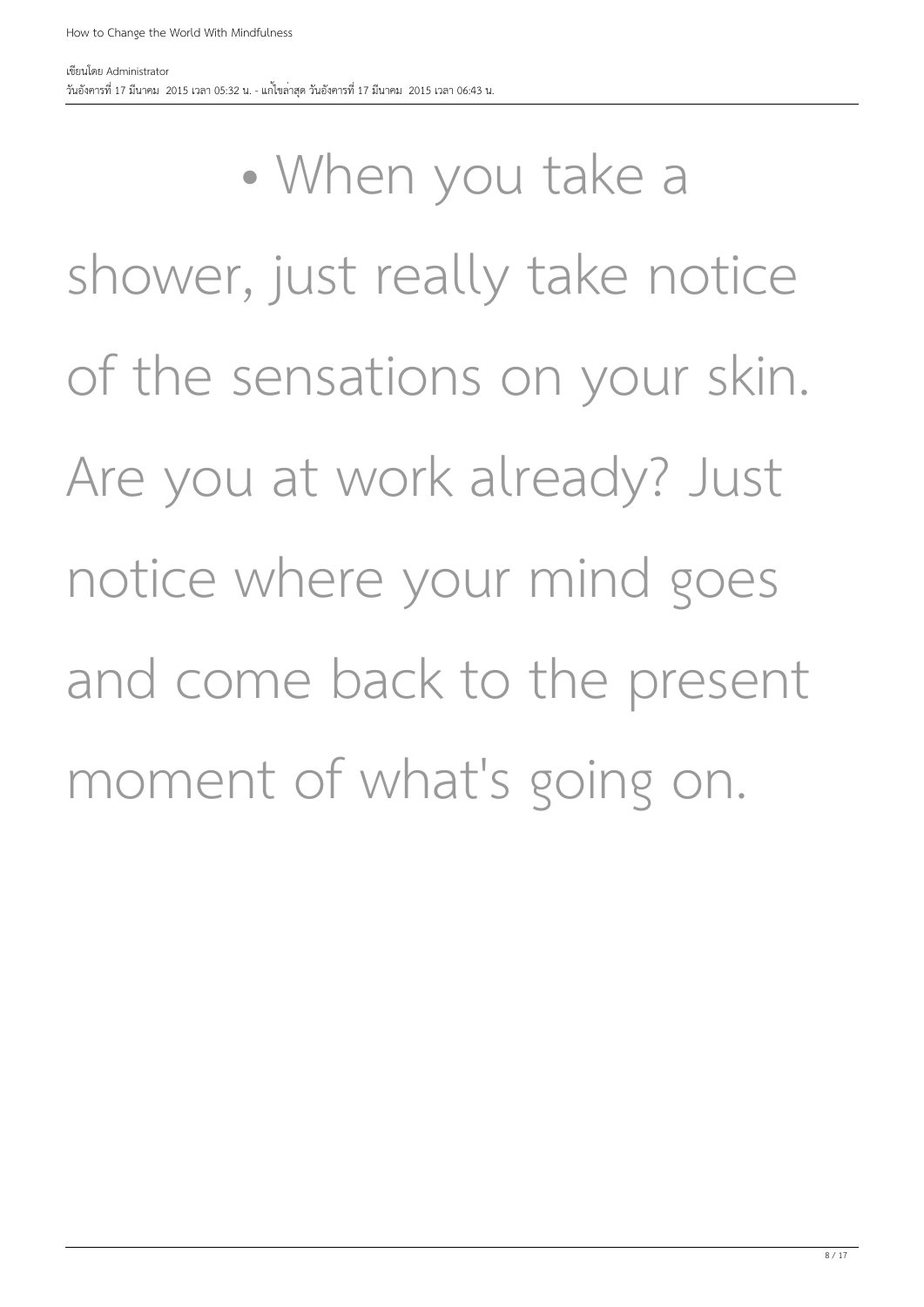

# • When standing in a queue, just notice the sensations on the soles of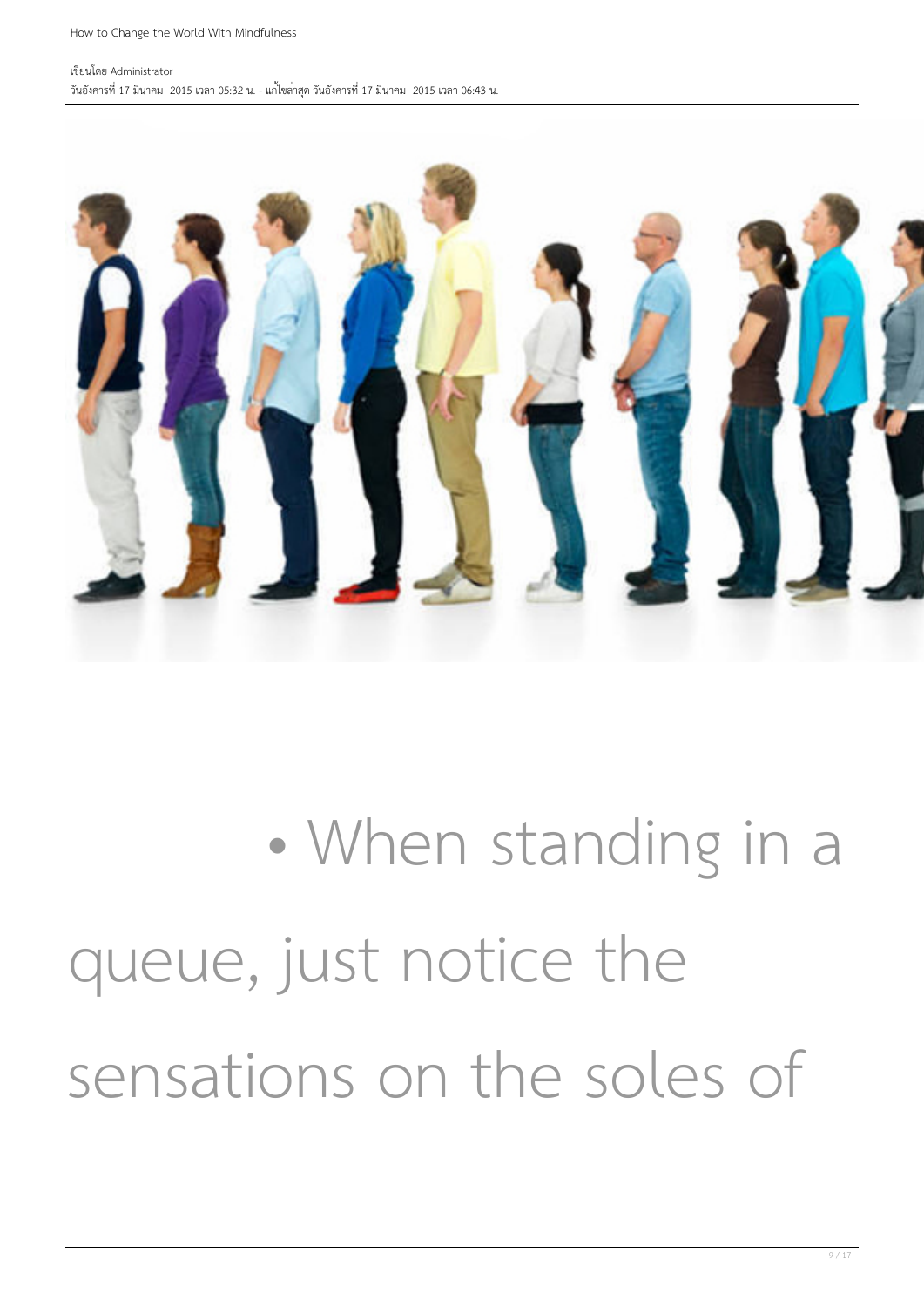your feet. Do you start wondering if you've joined the right queue? Just noticing where you mind goes bring the focus of attention back to the soles of your feet.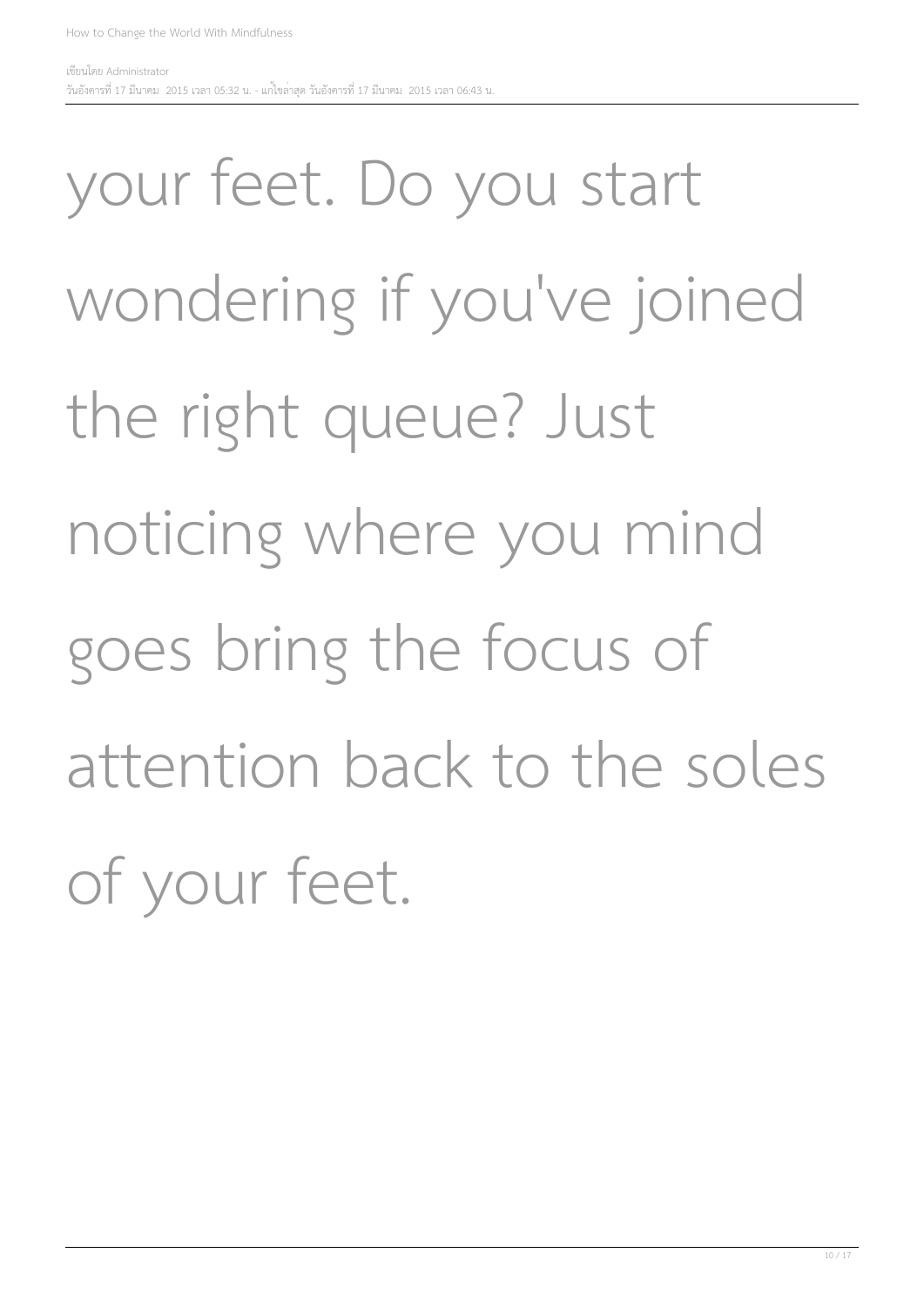## • Maybe just feel

the sensations on your hands when you hold a warm cup of tea, smell the tea, take a sip. Is you mind somewhere else? Are you missing out on this lovely cup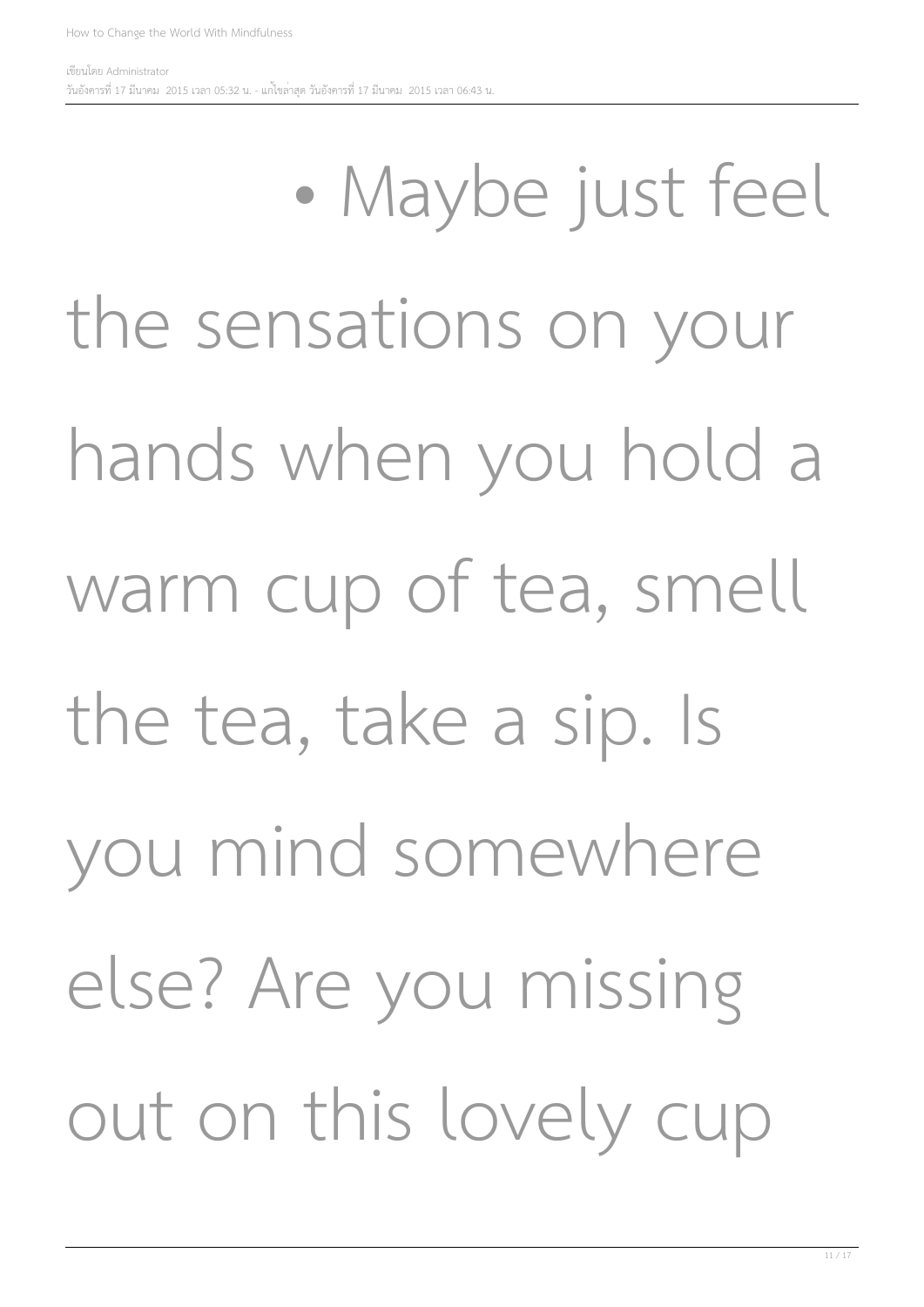### of tea?

### Warnings

### • Don't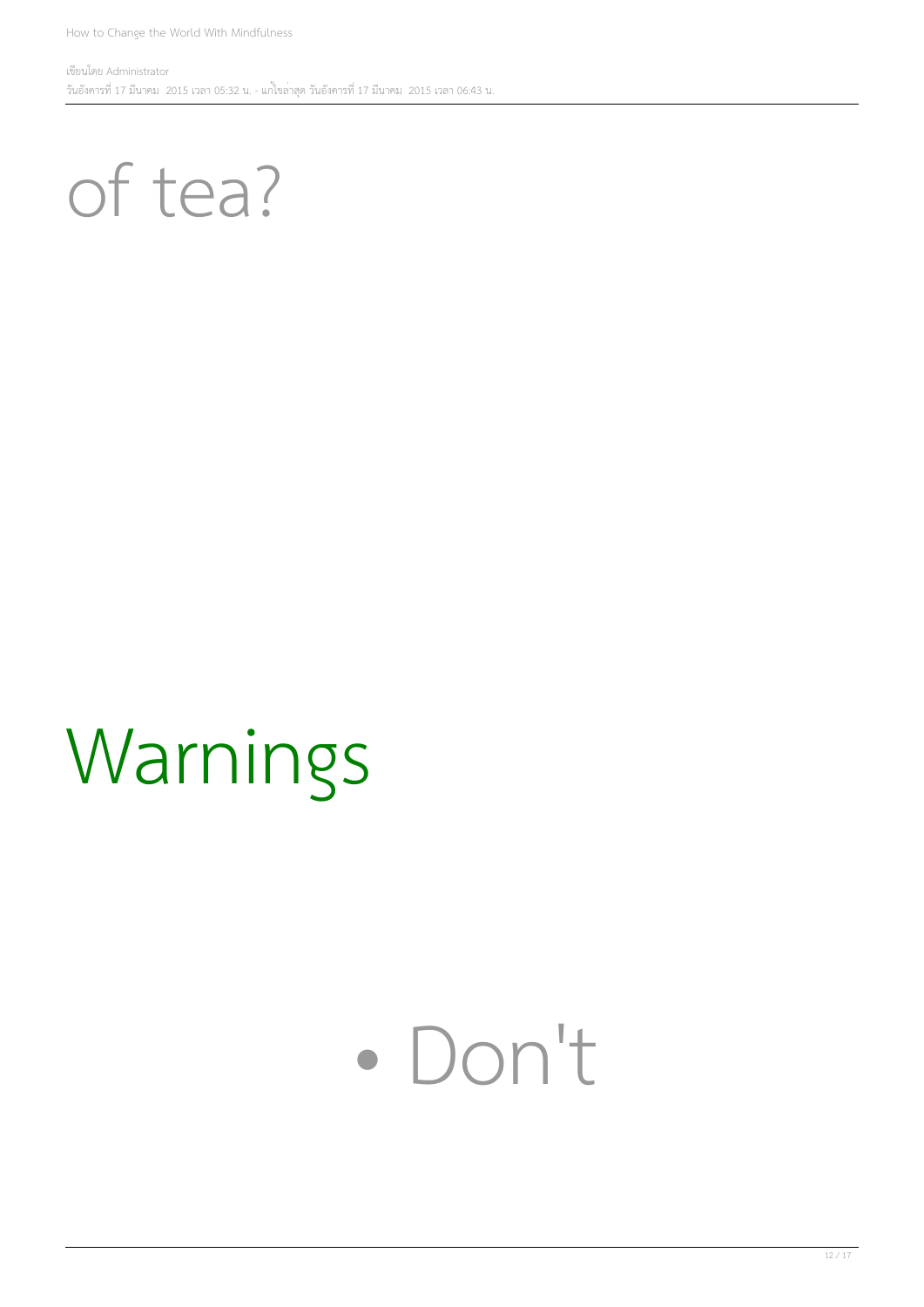# always believe what you think! Unless you think that what you're thinking isn't always the best thing to believe.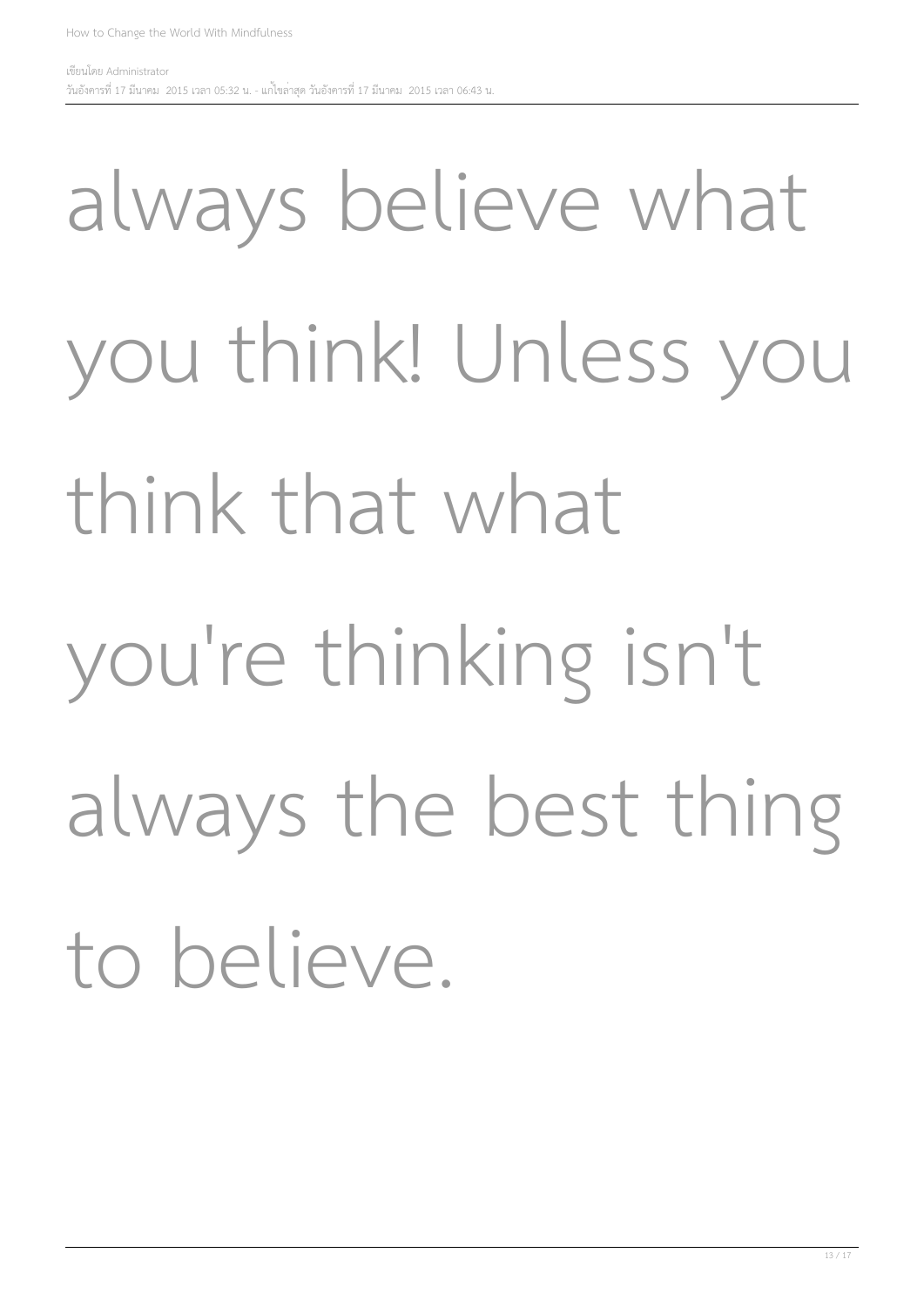# • Don't worry, most of your problems never happen. Thinking about them too much is most of the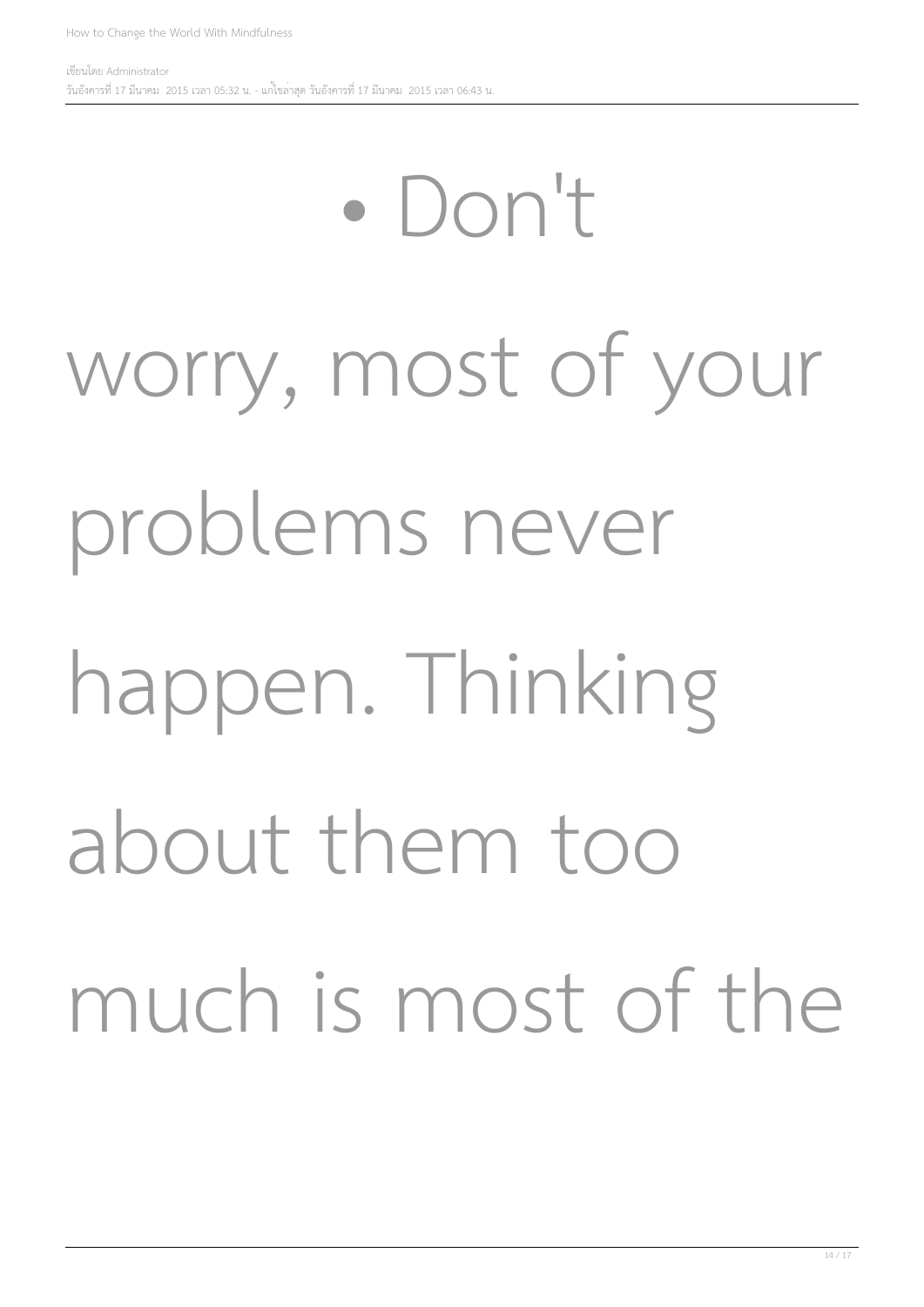# problem!

# Source from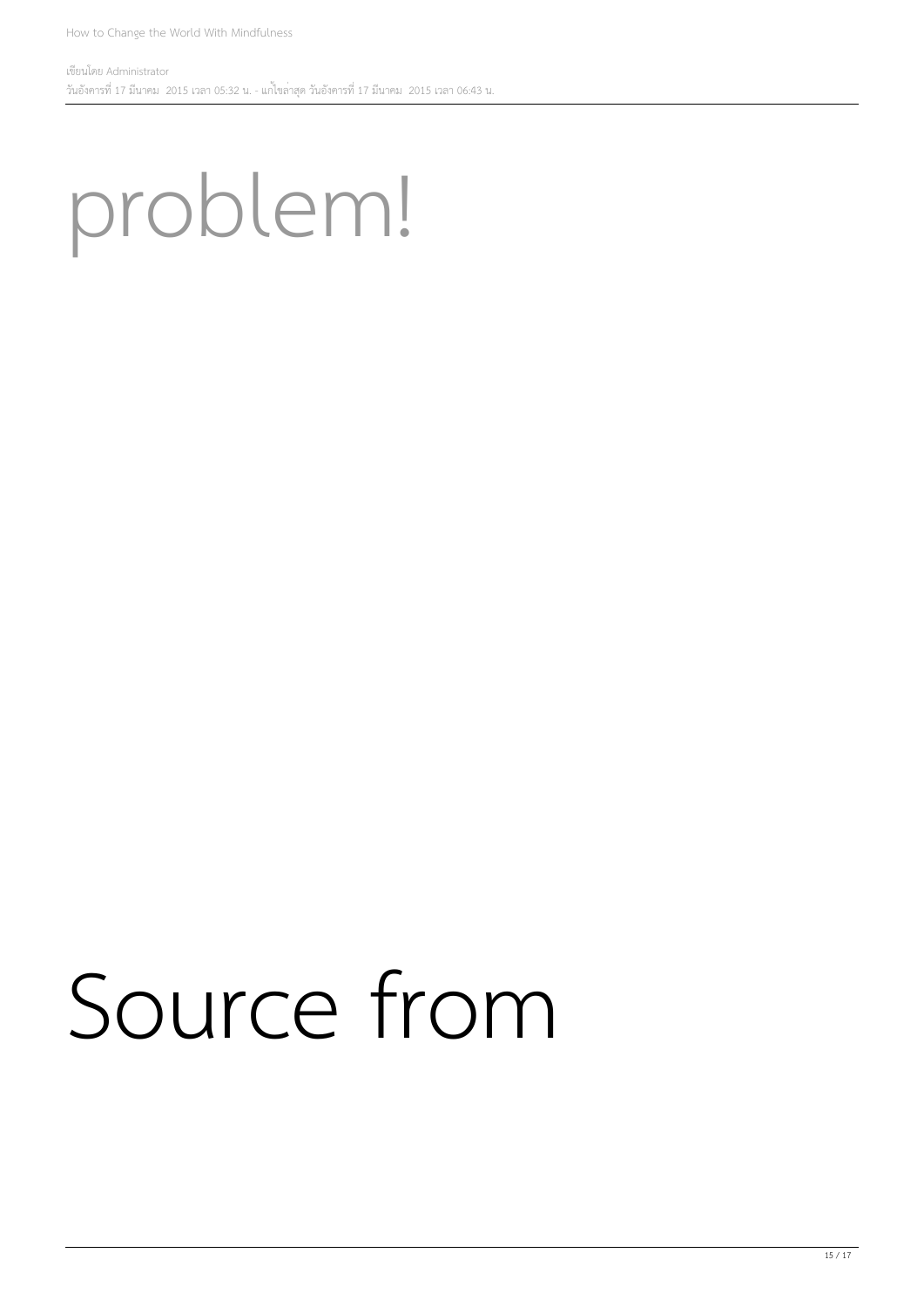# Website : [http://w](http://www.wikihow.com/)

## [ww.wikihow.com/](http://www.wikihow.com/)